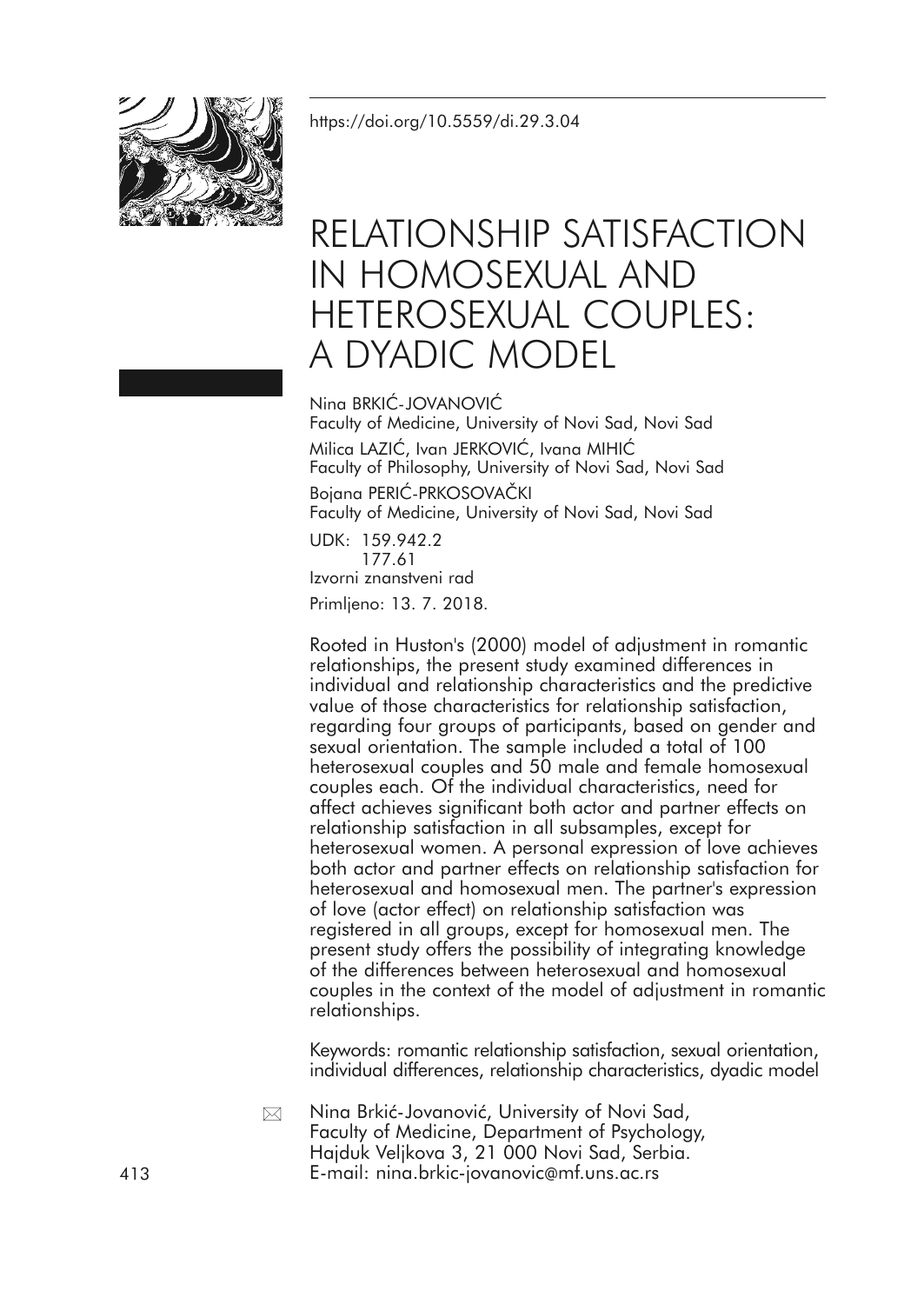# **INTRODUCTION**

Over the past few decades a considerable amount of effort has been spent in exploring factors that have contributed to satisfaction in a romantic relationship (Hocking, Simons, Simons, & Freeman, 2018; Sadikaj, Moskowitz, & Zuroff, 2015; Schoenfeld, Loving, Pope, Huston, & Štulhofer, 2017), with the objective of discovering personal and relationship characteristics contributing to the stability, satisfaction, and longevity of heterosexual relationships. Meanwhile, interest in studies examining satisfaction with romantic relationships in homosexual couples is increasing (Barringer & Gay, 2017; Borneskog, Skoog Svanberg, Lampic, & Sydsjö, 2012; Markey, Markey, Nave, & August, 2014). Up till now, studies were more focused on verifying whether there are differences in relationship satisfaction, personality characteristics, ways of choosing a romantic partner, and relationship characteristics between homosexual and heterosexual couples. More recent studies point to the significance of research using couple-level and dyadic data analysis that take into account actor and partner effects in romantic relationships (Yucel, 2018).

In order to differentiate potential predictors, we used the model of adjustment in romantic relationships (Huston, 2000). At least three components that determine the course and outcome of romantic relationships are hypothesized by this model. It is a multidisciplinary model allowing for a comprehensive investigation of marital and other romantic relationships. Several important determinants of this model have led us to select it as a theoretical frame for our study. Huston (2000) regards it as universal and applicable to all relationships similar to marital ones, regardless of the partners' gender and sexual orientation. Thus far, it has been used as a theoretical framework for many studies and it has proven to be very useful in creating intervention programs for heterosexual couples (Halford, 2011; Kayser & Rao, 2006; Crawford, Houts, Huston, & George, 2002). It is classified as an ecological model, since it observes patterns of behavior in romantic relationships in their environmental realm, but also as a socio-psychological one since it deals with individual characteristics of partners in the context of social interactions within a romantic relationship. The model defines satisfaction as an outcome of a romantic relationship, which implies an overall assessment of the level of positive emotions experienced within the relationship (Huston, 2000).

The first component of the model entails individual characteristics, primarily the personality traits of each partner. Based on empirical examinations carried out so far within the model of adjustment in the romantic relationships frame-414 work, we have included the following individual characteristics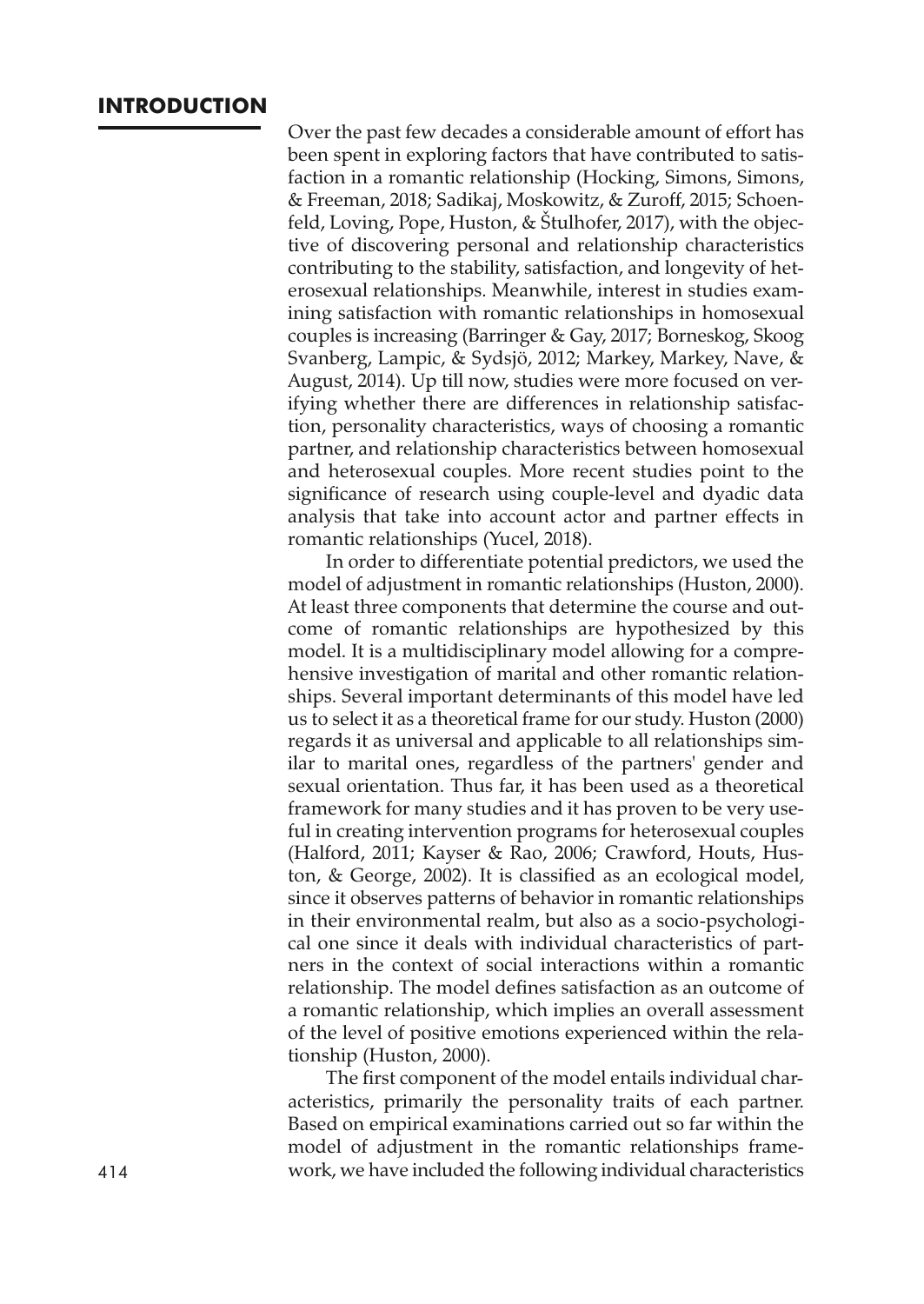BRKIĆ-JOVANOVIĆ, N. ET AL.: RELATIONSHIP...

in our study: romantic attachment (Brennan, Clark, & Shaver, 1998), masculine/feminine personality features (Spence & Buckner, 2000), need for affect (Maio & Esses, 2001), and attitude toward gender roles (Huston, 2000).

Interactions between romantic partners represent the second component of the model. Changes in partner interactions and behavioral patterns also lead back to changes in individual attitudes and characteristics (Huston, 2000). Based on the model of adjustment in romantic relationships, the second domain consists of variables representing a persons' perception of partner interactions (Huston, 2000). This study includes three such variables: perception of love (Hendrick & Hendrick, 1997), ways of showing love (Huić, Kamenov, Jugović, & Huston, 2010), and quality of sexual interaction (Bartolac, Kamenov, & Petrak, 2011).

The third component of the model represents the influence of a wider social environment. This component is described by the author of the model as a social, cultural, and physical environment in which a romantic relationship exists and includes affiliation to certain groups and subcultures as an important parameter (Huston, 2000), as was the case with sexual orientation in our study.

Although the model's author considers it to be universal, it was empirically validated primarily in studies on couples with heterosexual orientation, while the confirmation of its functionality on either male or female homosexual relationships is lacking. The variables included in our study correspond to those pertaining to the domain of individual and relationship characteristics tested for their predictive role in the process of examining the model in the original study (Huston, 2000), while we consider belonging to a subsample based on sexual orientation to be the third domain of influence.

Most studies show homosexual relationships to be similar to heterosexual ones on many dimensions, such as: pattern of facial preferences (Ciocca et al., 2014), the behavioral pattern of showing love in a relationship (Haas & Stafford, 1998), the effect of gender roles on the process of communication (Julien, Arellano, & Turgeon, 1997), the association of dependence on the romantic partner and the quality of the relationship (Kurdek & Schmitt, 1986a), the association of the quality of the relationship, and the developmental phase of the romantic relationship (Kurdek & Schmitt, 1986b). The same level of emotional expressiveness, intimacy, conflict, commitment, and relationship satisfaction was observed in both homosexual and heterosexual romantic relationships (Kurdek, 1998, 2001, 2004). The several studies that have examined predictors 415 of satisfaction indicate that similar variables have predictive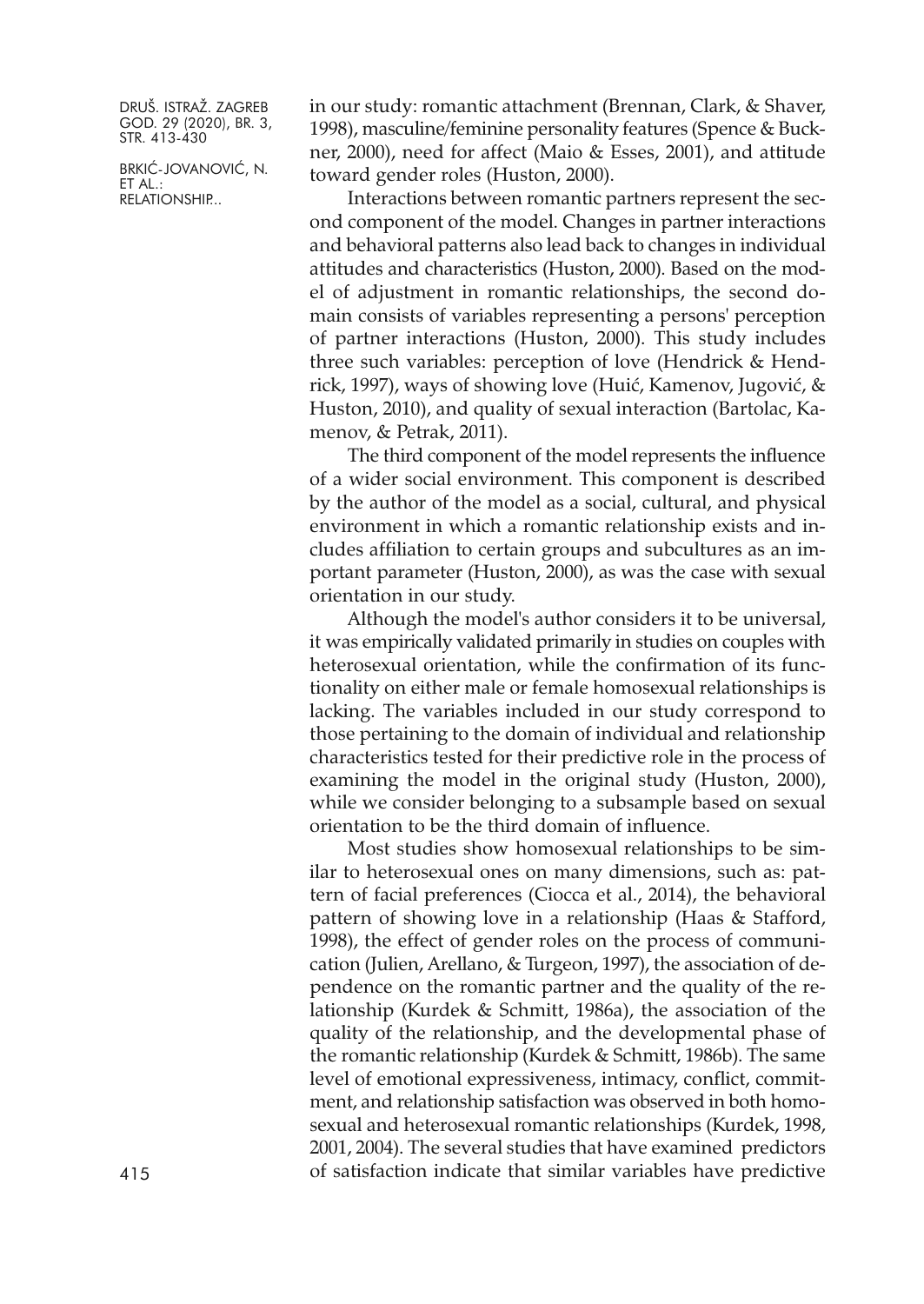BRKIĆ-JOVANOVIĆ, N. ET AL.: RELATIONSHIP...

value in both groups. For example, the study by Malouff and colleagues (Malouff, Thorsteinsson, Schutte, Bhullar, & Rooke, 2010) shows that one of the positive predictors of relationship satisfaction in both homosexual and heterosexual couples is a high score in trait agreeableness in both partners. However, this study did not test for differences in predictive values with regard to sexual orientation. Perceived sexual orientation similarity was not directly related to any of the counseling-related criterion variables (Stracuzzi, Mohr, & Fuertes, 2011).

Other studies point to the existence of differences between male homosexual couples, female homosexual couples, and heterosexual couples which weaken the possibility of generalizing the existing models and theories on all three types of relationships (Kurdek, 2001). Individuals from the homosexual population have less family support (Kurdek, 2001), and numerous studies confirm gender roles as an important predictor of satisfaction in a relationship (Huston, 2000). Furthermore, emotional and sexual satisfaction was significantly different across sexual orientation groups (Mark, Garcia, & Fisher, 2015). Lesbians and gay men reported higher levels of connection to ex serious-relationship partners than heterosexual individuals (Harkless, & Fowers, 2005).

# **THE PRESENT STUDY**

The purpose of the current study was twofold: 1) to check if there are any differences in individual and relationship characteristics between four groups of participants, which were formed based on gender and sexual orientation, 2) to determine the predictive value of individual and relationship characteristics for relationship satisfaction, irrespective of participant subsamples. As this model assumes that belonging to a subgroup represents a significant factor, we expect to obtain differences in satisfaction with a romantic relationship and its presumed predictors. The generalizability of the model suggested by its authors leads us to hypothesize that processes within relationships remain the same regardless of sexual orientation.

# **METHOD**

#### **Sample**

The sample consisted of 400 participants, out of which 200 were male and 200 female, and all were over 18 years of age  $(M = 25.81, SD = 6.71)$ , forming 200 romantic couples (dyads). The sample consisted of 100 heterosexual couples and 50 male and female homosexual couples, respectively. All participants lived in the Republic of Serbia and were involved in 416 romantic relationships they described as stable at the time,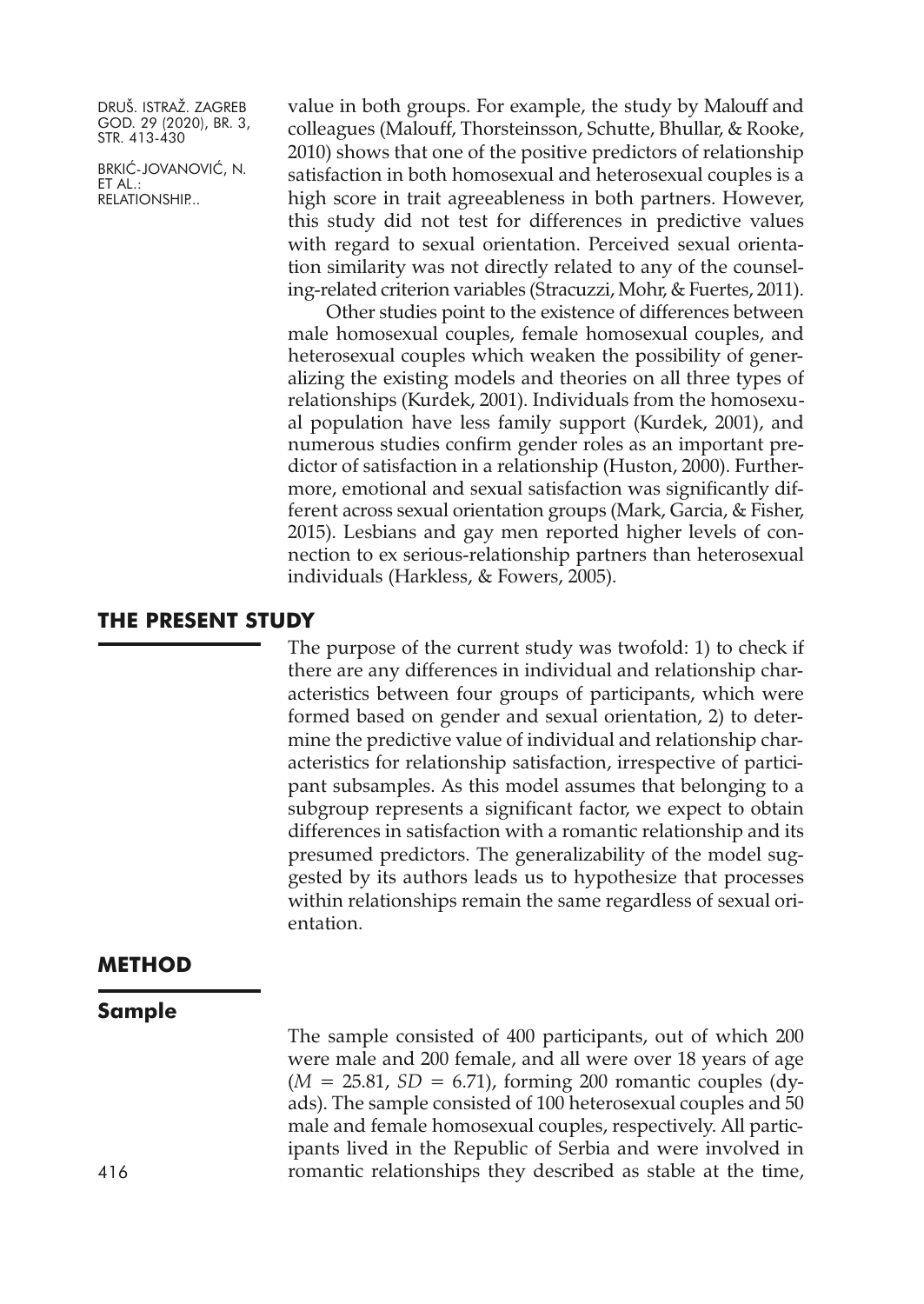BRKIĆ-JOVANOVIĆ, N. ET AL.: RELATIONSHIP...

but did not cohabit while the study was being conducted. The inclusion criteria were: the duration of a romantic relationship of over a year  $(M = 37.61$  months,  $SD = 38.87$ ), heterosexual couples not having children, and homosexual participants not having children from previous heterosexual relationships. Participants were recruited with the aid of non-government organizations dealing with LGBT issues. All information was collected with the informed consent from both partners and approval from the Ethical committee of the Faculty of Philosophy in Novi Sad. We tested differences by age and length of relationship and did not find statistically significant differences between groups. Most participants have completed formal education and the majority were employed. There were 50 unemployed participants with an approximately equal representation in all three groups.

# **Instruments**

All participants completed the same battery of scales. In order to maintain anonymity and respect for participants' privacy, only information on age, gender, sexual orientation, and duration of relationship was collected on both partners.

*The Experiences in Close Relationships Inventory - Revised* (ECRI-R; Brennan et al., 1998; Kamenov & Jelić, 2003) is a scale assessing two dimensions of emotional attachment: anxiety ("I am preoccupied with the worry of potentially losing my partner") and avoidance ("I get nervous when my partner becomes too close emotionally"). The modified and abbreviated version was used in this study (Kamenov & Jelić, 2003) consisting of 18 items, nine per subscale, with a seven-point answering scale. The reliability of each dimension was satisfactory in our study, both on the entire sample and on specific subsamples with  $\alpha$  values ranging from 0.82 to 0.88 for anxiety and 0.81 to 0.84 for avoidance.

*Personal Attributes Questionnaire* (PAQ; Spence, Helmreich, & Stapp, 1974) is a questionnaire intended for the assessment of which personality gender stereotype an individual belongs to. The questionnaire consists of 16 items divided into two dimensions: the dimension of expressiveness (femininity) and instrumentality (masculinity), with participants being asked to assess to what degree a particular trait described their personality. The reliability of the expressiveness/femininity scale was found to be satisfactory both on the entire sample and on specific subsamples with  $\alpha$  values ranging from 0.79 to 0.84. The reliability of the instrumentality/masculinity subscale on the entire sample and on specific subsamples is questionable 417 ( $\alpha$  values from 0.61 to 0.68).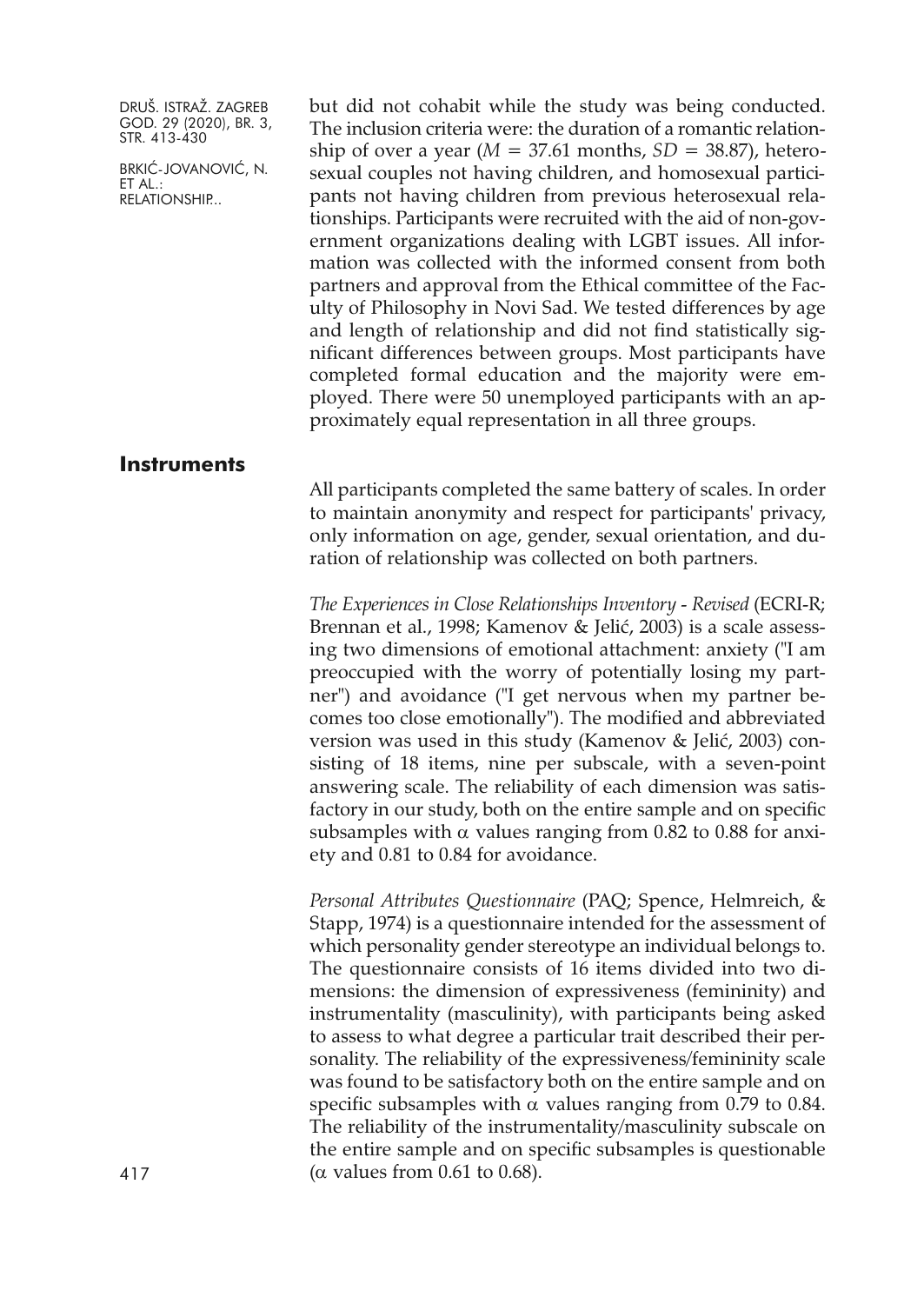BRKIĆ-JOVANOVIĆ, N. ET AL.: RELATIONSHIP...

*Attitudes toward Gender Roles Scale* (ATGR; Kamenov, Jelić, & Jugović, 2009) is a scale intended to assess attitudes toward gender roles. It consists of 12 items (e.g. "The most important decisions in the family should be made by the man") with participants expressing their agreement on a seven-point Likert-type scale. High scores on this scale point to a more egalitarian attitude toward gender roles, while lower ones to a more traditional attitude. The internal consistency of this scale was satisfactory in our study, both for the complete sample and for specific subsamples ranging from  $\alpha = 0.87$  to 0.88.

*Need for Affect Scale* (NFAS; Maio & Esses, 2001) is a questionnaire used for assessing the need to experience emotions, defined as a general motivation that individuals experience to embrace or avoid situations, as well as activities that can trigger emotions in themselves or in other people. The scale consists of 16 items (e.g. "Emotions help people cope with life") to which participants respond on a seven-point Likert-type scale. The authors of the scale reported high internal consistency, good construct validity, and test-retest reliability (Maio & Esses, 2001). In our study, the reliability of this scale was satisfactory with  $α$  values ranging from  $0.80$  to  $0.83$ .

*The Love Scale* (LS; Braiker & Kelly, 1979) determines a person's assessment of love for their romantic partner, how much they are "meant for each other," how loyal a person is to the partner, etc. A participant's task is to express his/her level of agreement with the items on a nine-point Likert-type scale. Higher scores indicate greater intensity of perceived love, loyalty, and sense of belonging with the partner. The reliability of this scale was satisfactory in our study and  $\alpha$  was in the range of 0.85 to 0.88, depending on the subsample.

*Ways of Showing Love* (WSL; Huić et al., 2010) is a scale intended for assessment of the way a person expresses love and how their romantic partner expresses it. It consists of 49 statements which describe different ways in which love can be shown (e.g. "When we're not together, I send or leave him love notes"). The participants' task was to indicate how much these statements related to them and then assess how much the statements are true for their romantic partner on a five- -point Likert-type scale. The items have two forms: *How I show love* and *How my partner shows love*. The reliability of the entire scale in both forms on the entire sample, as well as on subsamples, was high with  $\alpha$  values ranging from 0.91 to 0.92 for the participant's own expression of love and 0.94 to 0.96 for 418 the partner's expression of love.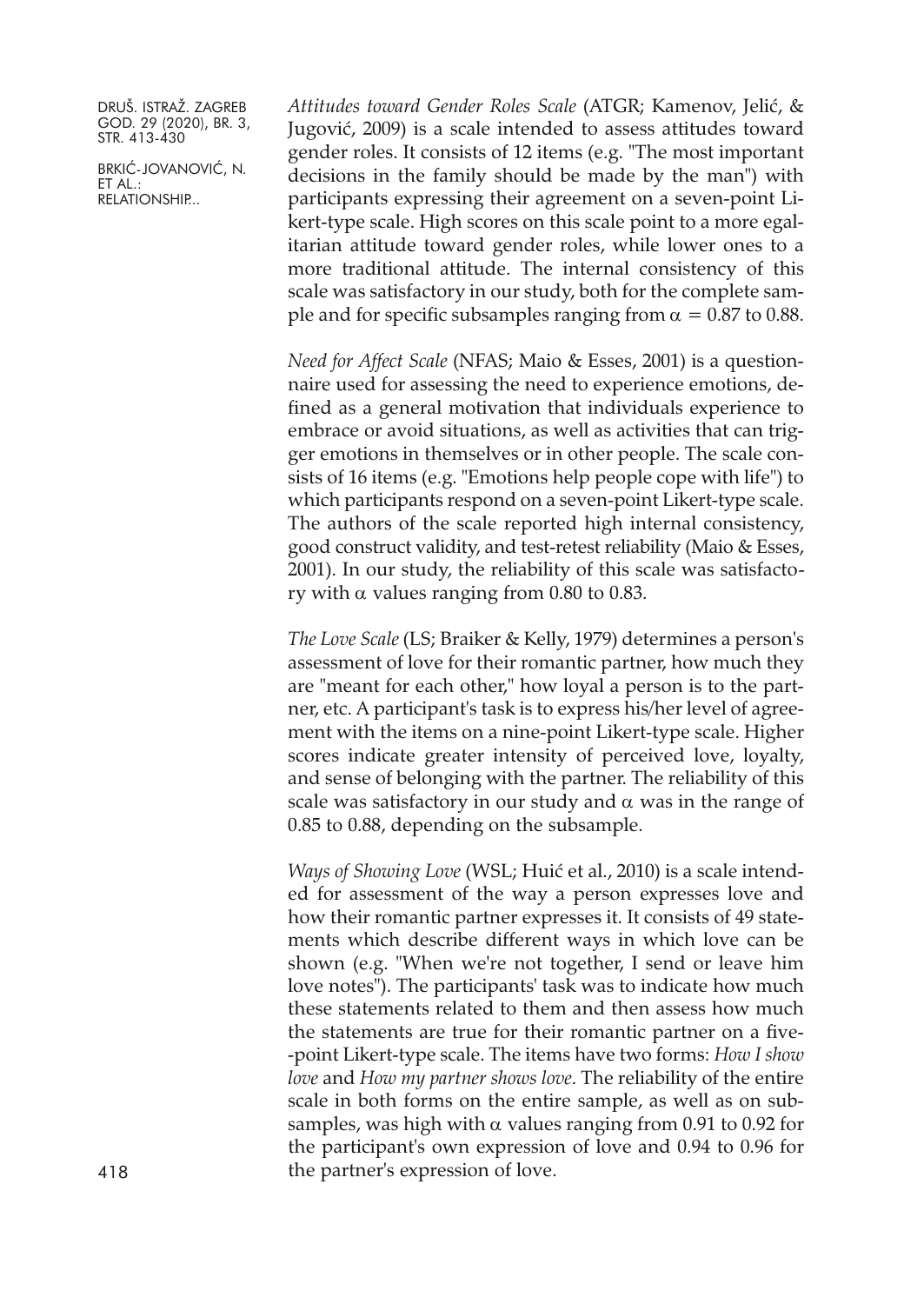BRKIĆ-JOVANOVIĆ, N. ET AL.: RELATIONSHIP...

*Quality of Sexual Interaction* (Bartolac et al., 2011) is a scale which assesses the degree to which a person's needs and wishes are fulfilled in a sexual relationship with a partner. The questionnaire consists of six items (e.g. "During sexual intercourse, your partner provides you with the exact stimulation you need") with a five-point Likert-type answering scale. The reliability of this scale in our study was not satisfactory for the entire sample and for various subsamples, as it ranged from  $\alpha = 0.52$  to  $\alpha = 0.58$ . The analysis of the contribution of single questions within the scale showed that two items significantly lowered the reliability of the whole scale. By removing these items, the reliability was raised up to 0.78 to 0.83, depending on whether the entire sample was taken into account or specific subsamples.

*Scale of General Marital Satisfaction* is a single-item measure ("How satisfied are you with your relationship overall?") that assesses general satisfaction with the romantic relationship. Participants respond to this item on a nine-point Likert-type scale. This approach attempts to obtain a global assessment of how much pleasure romantic partners get from their relationship, disregarding possible daily or periodical oscillations, as well as a potentially ambivalent relationship toward some personality traits of the partner or some characteristics of the relationship itself. To achieve this, the question on relationship satisfaction was presented in the middle of the battery, following the questions on individual characteristics and preceding those on the relationship.

#### **Data analysis**

We used the Actor-Partner Interdependence Model (APIM) (Kenny, Kashy, & Cook, 2006) in Mplus 7.31 (Muthen & Muthen, 2015) to test our hypothesized structural models. APIMs (Kenny et al., 2006) are statistical methods making it possible to examine how an individual's predictor variables simultaneously and independently relate to their own criterion variable and to the partner's criterion variable. Accordingly, the APIM model provides separate but simultaneous measures of actor and partner effects. In this example, actor effects capture the association between individual's perception of personal and relational characteristics and individual's romantic relationship satisfaction after controlling for interdependency in the dataset. Similarly, partner effects measure the association between individual's perception of personal and relational characteristics and romantic relationship satisfaction of their partners, after controlling for interdependency in the dataset (Fincham & Cui, 2010). Three APIM models were con-419 ducted, out of which one model was for distinguishable dy-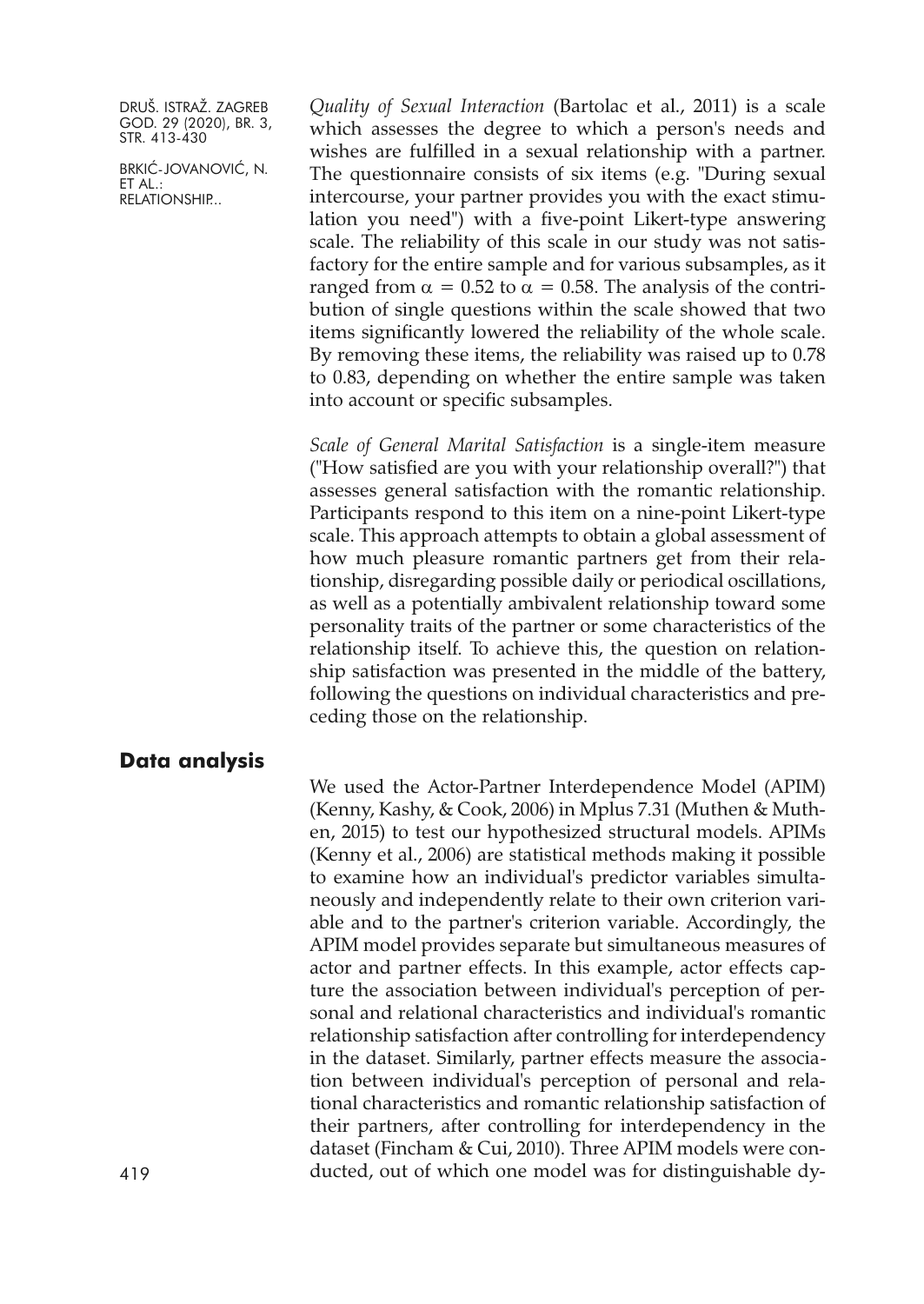BRKIĆ-JOVANOVIĆ, N. ET AL.: RELATIONSHIP...

# **RESULTS**

ads (heterosexual couples), and two models were for indistinguishable dyads (male and female homosexual couples).

The significance of differences between groups formed on the basis of gender and sexual orientation was tested by using multivariate analysis of variance (MANOVA), more precisely the Brown-Forsythe test.

Descriptive statistics and the testing of the significance of differences between groups formed on the basis of gender and sexual orientation were obtained by using multivariate analysis of variance (MANOVA) (Table 1). The unequal sample groups' sizes dictated the use of the Brown-Forsythe F test. On measures of expressivity, personal expression of love, a partner's expression of love, and on the quality of sexual interaction, there were no statistically significant differences across subsamples based on gender and sexual orientation. Men of homosexual orientation reported the lowest level of relationship satisfaction, while the highest-level satisfaction was reported by both men and women of heterosexual orientation.

| $O$ TABLE 1            |  |
|------------------------|--|
| Descriptive statistics |  |
| and group differences  |  |

|                                                                                                                                                    | Women<br>of het-<br>erosexual<br>orientation<br>М                                               | <i>SD</i>                                      | Men<br>of het-<br>erosexual<br>orientation<br>М                              | <i>SD</i>                                       | Women<br>of homo-<br>sexual<br>orientation<br>М                                  | SD                                              | Men<br>of homo-<br>sexual<br>orientation<br>М                                           | <i>SD</i>                                       | Brown-<br>-Forsythe $\eta^2$<br>F                                |                                                   |
|----------------------------------------------------------------------------------------------------------------------------------------------------|-------------------------------------------------------------------------------------------------|------------------------------------------------|------------------------------------------------------------------------------|-------------------------------------------------|----------------------------------------------------------------------------------|-------------------------------------------------|-----------------------------------------------------------------------------------------|-------------------------------------------------|------------------------------------------------------------------|---------------------------------------------------|
| Relationship satisfaction                                                                                                                          | 8.07 <sup>b</sup>                                                                               | 1.06                                           | 8.12 <sup>b</sup>                                                            | 1.12                                            | 7.95 <sup>b</sup>                                                                | 1.02                                            | 7.54 <sup>a</sup>                                                                       | 1.57                                            | $4.68**$                                                         | 0.034                                             |
| Individual characteristics<br>Anxiety<br>Avoidance<br>Expressivity<br>Instrumentality<br>Gender roles attitude<br>Need for affect                  | 24.49b<br>17.72 <sup>b</sup><br>4.05<br>3.40 <sup>b</sup><br>6.18 <sup>b</sup><br>$14.87^{a,b}$ | 10.42<br>7.62<br>0.66<br>0.57<br>0.86<br>14.17 | 24.46 <sup>b</sup><br>21.77a<br>3.82<br>3.70a<br>5.45a<br>10.49 <sup>b</sup> | 10.77<br>10.18<br>0.61<br>0.56<br>1.12<br>12.89 | 29.59a<br>22.73a<br>3.97<br>$3.51^{a,b}$<br>6.37 <sup>b</sup><br>$16.12^{\circ}$ | 12.39<br>10.61<br>0.71<br>0.55<br>0.90<br>15.43 | 33.02 <sup>a</sup><br>$24.35^{\circ}$<br>3.94<br>$3.51^{a,b}$<br>5.57a<br>$11.54^{a,b}$ | 12.89<br>10.15<br>0.65<br>0.49<br>1.16<br>14.17 | $12.61**$<br>$3.11*$<br>2.01<br>$5.16**$<br>$19.68**$<br>$3.44*$ | 0.089<br>0.061<br>0.015<br>0.038<br>0.13<br>0.026 |
| Relationship characteristics<br>Perception of love<br>Personal expression of love<br>Partner's expression of love<br>Quality of sexual interaction | 8.25 <sup>b</sup><br>196.76<br>164.13<br>17.69                                                  | 0.77<br>20.10<br>18.89<br>2.68                 | 8.20 <sup>b</sup><br>202.11<br>157.65<br>17.53                               | 0.81<br>22.97<br>21.84<br>2.71                  | 7.81 <sup>a</sup><br>204.60<br>162.21<br>18.17                                   | 1.09<br>24.24<br>26.07<br>2.83                  | 7.76 <sup>a</sup><br>199.46<br>158.85<br>17.29                                          | 1.16<br>23.37<br>22.53<br>2.71                  | $7.130**$<br>2.474<br>2.850<br>0.372                             | 0.048<br>0.017<br>0.020<br>0.015                  |

*Note*: Standardized group means are as shown; \**p* < 0.05, \*\**p* < 0.01; Within rows, means with different superscripts (a or b) are significantly different in pair-wise comparisons.

Participants of heterosexual orientation, regardless of their gender, report less anxiety as a dimension of emotional attachment compared to persons of homosexual orientation. In contrast to the dimension of anxiety where lower scores are obtained by those of homosexual orientation, the lowest scores 420 for emotional attachment – avoidance are obtained by wo-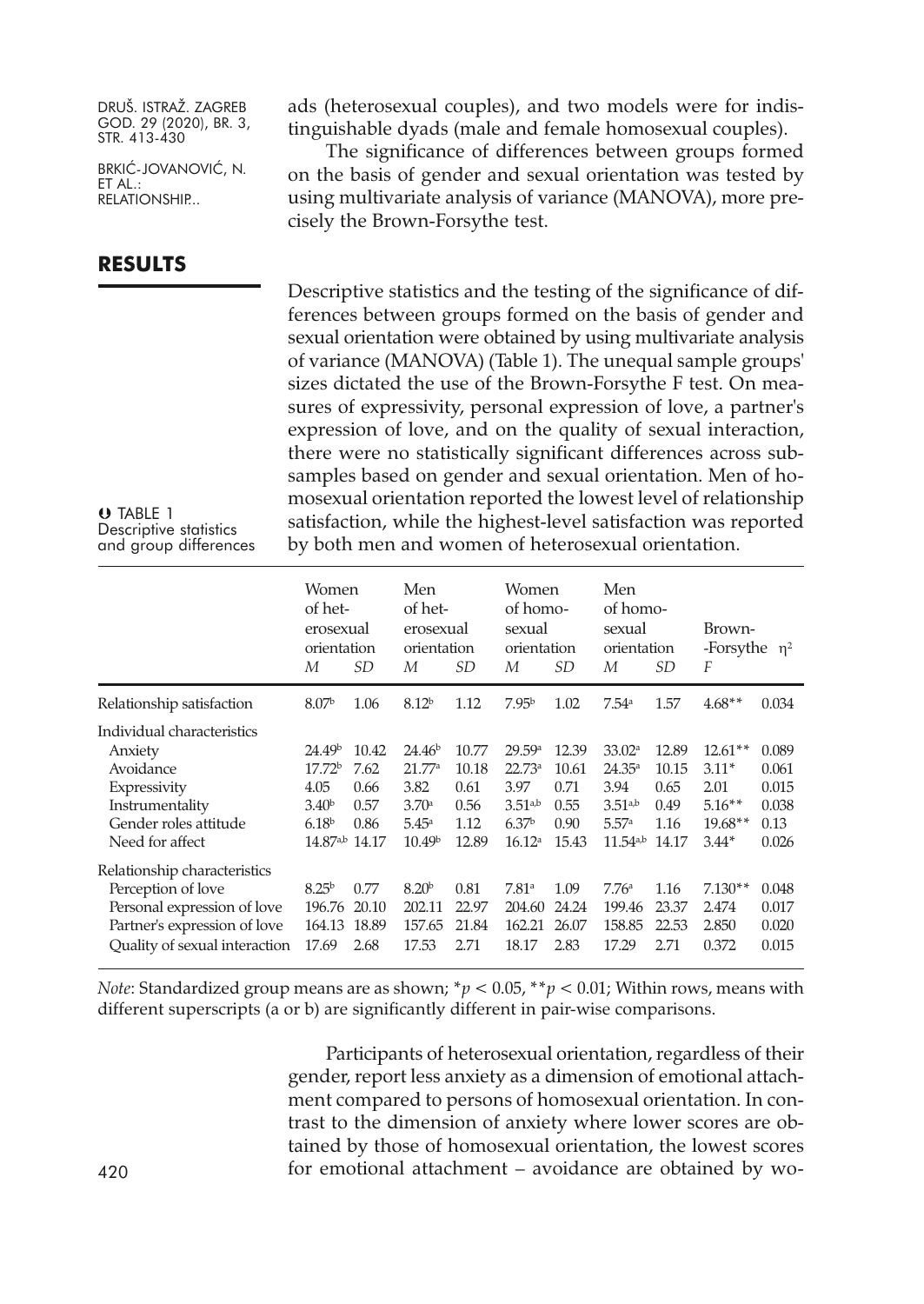BRKIĆ-JOVANOVIĆ, N. ET AL.: RELATIONSHIP...

men of heterosexual orientation while the remaining three groups do not significantly differ from each other in this aspect. On the scale of masculinity/instrumentality, men and women of homosexual orientation do not differ, and their scores do not diverge from those obtained by heterosexual participants. A statistically significant difference is only registered in heterosexual couples, where men score higher on this dimension than do women.

The grouping of values concerning gender role attitudes is observed not with regard to sexual orientation but with regard to gender. Women are generally more prone to an egalitarian attitude toward gender roles, while men, regardless of sexual orientation, are more inclined toward a traditional view of gender roles. This variable yielded the largest difference between groups, which reached high effect size.

Although most differences on the measure of need for affect are not statistically significant, it is evident that women of homosexual orientation have a more pronounced need for affect compared to men of heterosexual orientation.

Within the domain pertaining to the characteristics of relationships, statistically significant differences between groups are registered only regarding to the perception of love. Individuals of heterosexual orientation generally perceive a greater intensity of love in a romantic relationship, compared to those of homosexual orientation. The difference is only evident with regard to sexual orientation and not gender. However, it is a small effect size that should be noted.

# **Dyadic analysis**

The associations of individual characteristics with romantic relationship satisfactions were investigated using three Actor- -Partner Independence Models: one distinguishable for heterosexual couples and two indistinguishable for both male and female homosexual couples. For heterosexual women, the model shows that individual characteristics have no influence on romantic relationship satisfaction (Table 2). By contrast, for heterosexual men, romantic relationship satisfaction is predicted by both personal (β = 0.33,  $p$  < 0.01) and partner's (β =  $0.19$ ,  $p$  <  $0.05$ ) need for affect. Patterns similar to those seen for men in heterosexual couples were also detected in male and female homosexual couples. Need for affect was found to have significant actor (β = 0.32,  $p$  < 0.01) and partner effects (β = 0.21,  $p$  < 0.05) on females' relationship satisfaction in homosexual relationships. In homosexual women, relationship satisfaction was found to correlate with their personal need for affect as well as that of their partner's. Higher levels on the measure of need for affect in an individual and their partner were followed by higher relationship satisfaction 421 in this subgroup. Similarly, for men of homosexual orientation,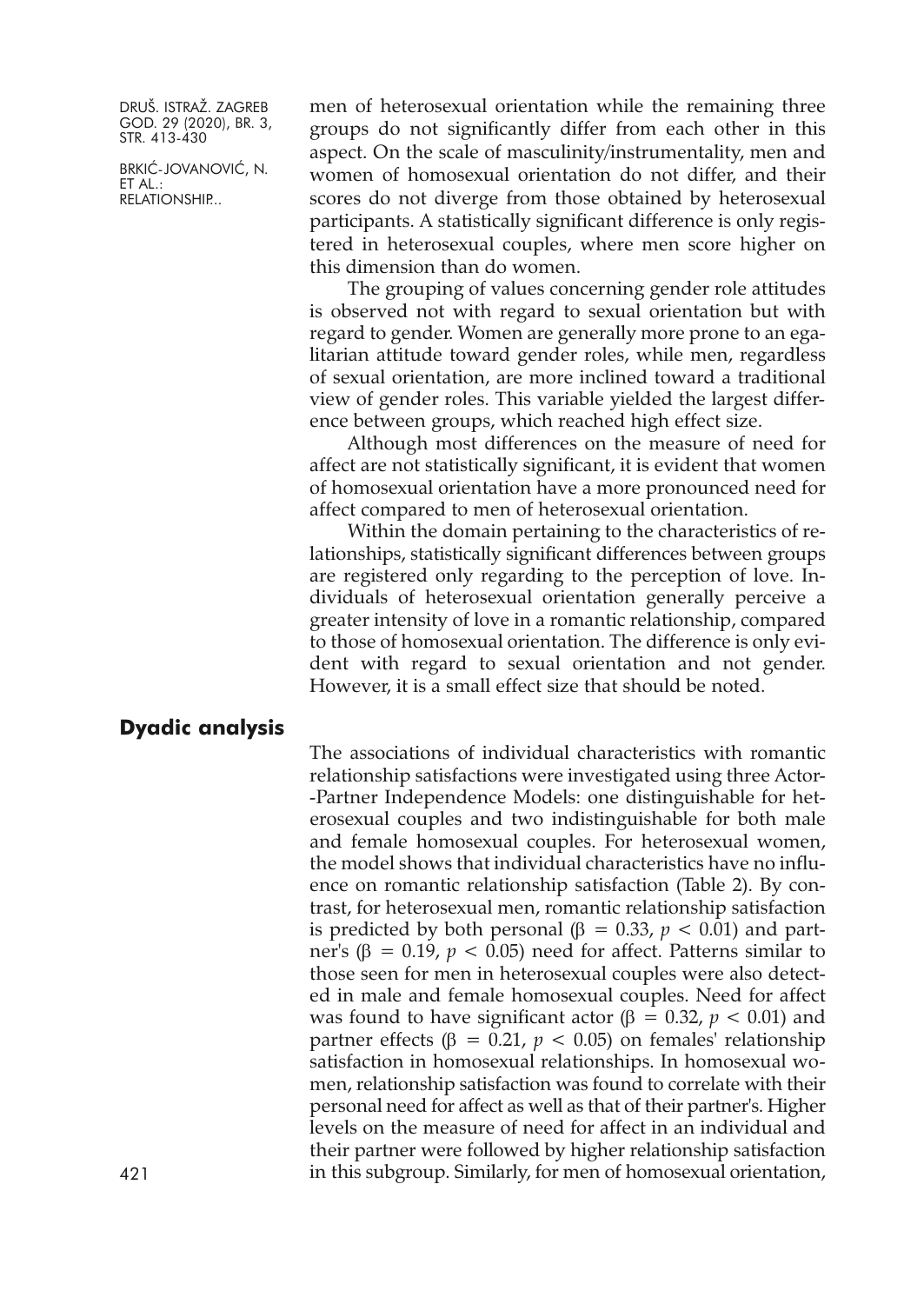BRKIĆ-JOVANOVIĆ, N. ET AL.: RELATIONSHIP...

actor (β = 0.32, *p* < 0.01) and partner effects (β = 0.18, *p* < 0.01) were found to be significant for the relation between need for affect and relationship satisfaction. Effect size for the actor effect of need for affect can be considered as moderate, while effect size for partner effect for the same predictor is weak. No actor and partner effects for other individual characteristics proved significant.

| $\theta$ TABLE 2<br>APIM models: role of<br>individual characteristics<br>in the prediction of both<br>partners' relationship<br>satisfaction |         | women<br>B | Heterosexual<br>β | men<br>B | Heterosexual<br>β | women<br>B | Homosexual<br>β | men<br>B | Homosexual<br>β |
|-----------------------------------------------------------------------------------------------------------------------------------------------|---------|------------|-------------------|----------|-------------------|------------|-----------------|----------|-----------------|
| Anxiety                                                                                                                                       | Actor   | $-1.88$    | $-0.17$           | $-1.88$  | $-0.16$           | $-0.45$    | $-0.04$         | $-1.22$  | $-0.15$         |
|                                                                                                                                               | Partner | 1.12       | 0.12              | 0.07     | 0.01              | $-0.35$    | $-0.03$         | $-1.53$  | $-0.17$         |
| Avoidance                                                                                                                                     | Actor   | $-0.05$    | $-0.01$           | 1.67     | 0.21              | 1.99       | 0.20            | 0.40     | 0.05            |
|                                                                                                                                               | Partner | $-0.53$    | $-0.06$           | $-1.50$  | $-0.18$           | $-0.83$    | $-0.08$         | 0.26     | 0.03            |
| Expressiveness                                                                                                                                | Actor   | 0.09       | 0.14              | 0.09     | 0.18              | 0.04       | 0.06            | 0.05     | 0.11            |
|                                                                                                                                               | Partner | $-0.08$    | $-0.15$           | 0.03     | 0.05              | 0.05       | 0.08            | 0.02     | 0.05            |
| Instrumentality                                                                                                                               | Actor   | 0.11       | 0.21              | 0.07     | 0.14              | 0.03       | 0.06            | 0.03     | 0.10            |
|                                                                                                                                               | Partner | $-0.10$    | $-0.20$           | 0.07     | 0.14              | 0.04       | 0.08            | 0.01     | 0.04            |
| Gender roles attitude                                                                                                                         | Actor   | $-0.11$    | $-0.13$           | $-0.08$  | $-0.10$           | 0.02       | 0.02            | 0.04     | 0.08            |
|                                                                                                                                               | Partner | 0.05       | 0.06              | 0.02     | 0.03              | 0.20       | 0.18            | 0.05     | 0.08            |
| Need for affect                                                                                                                               | Actor   | 0.11       | 0.14              | 0.29     | $0.33**$          | 0.32       | $0.32**$        | 0.22     | $0.32*$         |
|                                                                                                                                               | Partner | 0.03       | 0.04              | 0.18     | $0.19*$           | 0.21       | $0.21*$         | 0.12     | $0.18*$         |
|                                                                                                                                               |         |            |                   |          |                   |            |                 |          |                 |

 $*$  *p* < 0.05, \*\* *p* < 0.01

The next three APIM models tested the relationships between the relational characteristics and romantic relationship satisfaction for both heterosexual couples and male and female homosexual couples (Table 3). For heterosexual women, only personal perception of a partner's expression of love ( $β = 0.42$ ,  $p < 0.01$ ) was a significant predictor of romantic relationship satisfaction. Similarly, heterosexual men (β =  $0.25$ , *p*  $\lt$  0.01) and homosexual women (β = 0.37, *p*  $\lt$  0.01) expressed higher relationship satisfaction if they perceived their partner's expression of love as higher. Significant actor and partner effects were found for the relationship between personal expression of love and relationship satisfaction for both heterosexual and homosexual men. Heterosexual and homosexual men reported more satisfaction with their romantic relationships if they showed love and their partners also showed love. Along with personal expressions of love, the perception of love (β = 0.31,  $p$  < 0.01) is also a significant predictor of relationship satisfaction in homosexual men. Effect size for all significant effects can be assessed as moderate. Nonsignificant paths were found for quality of sexual 422 interaction and other unmentioned variables.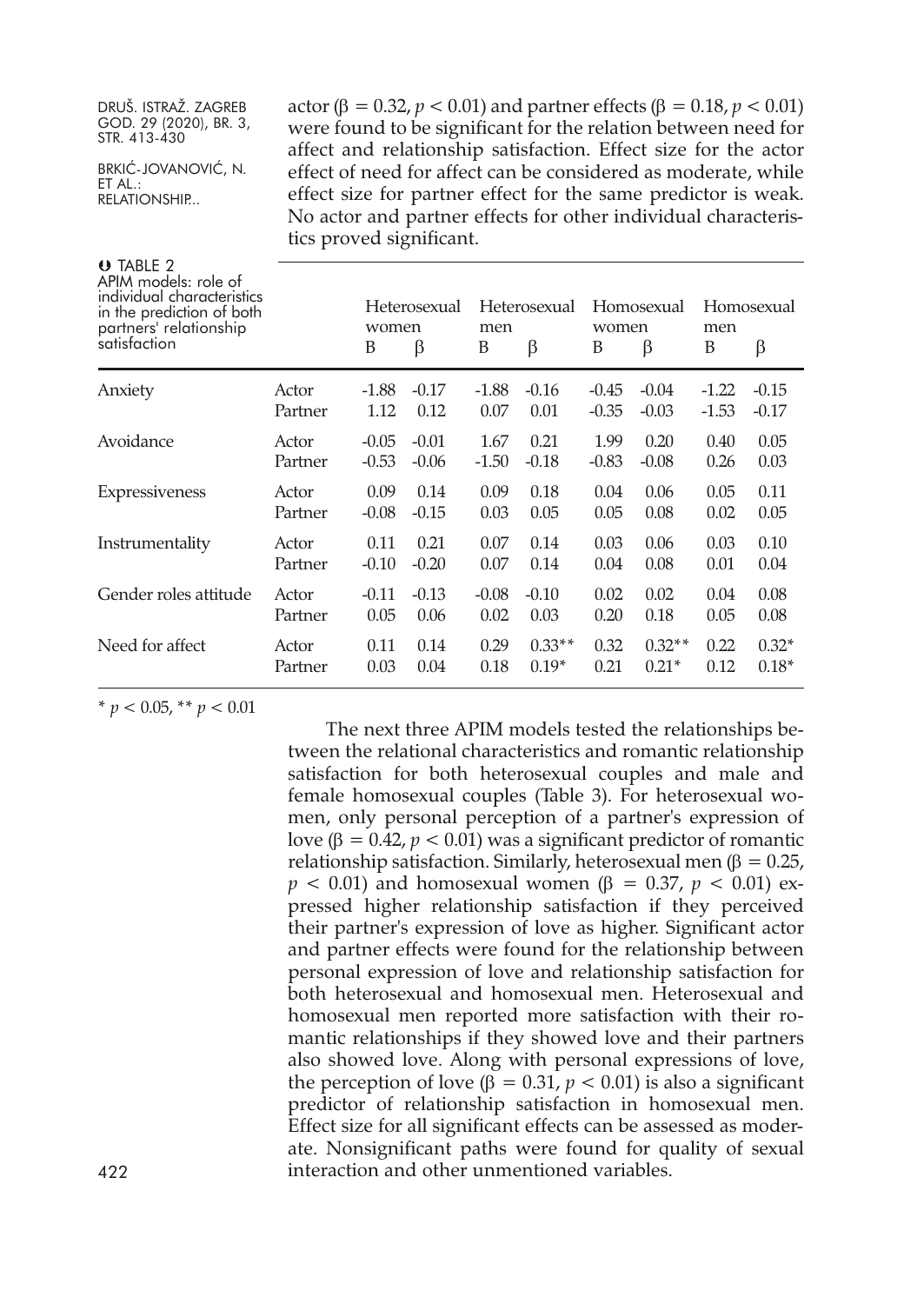| O TABLE 3<br>APIM models: role of<br>relational characteristics<br>in the prediction of both<br>partners' relationship |         | Heterosexual<br>women |          | Heterosexual<br>men |          | Homosexual<br>women |          | Homosexual<br>men |          |
|------------------------------------------------------------------------------------------------------------------------|---------|-----------------------|----------|---------------------|----------|---------------------|----------|-------------------|----------|
| satisfaction                                                                                                           |         | B                     | β        | B                   | β        | B                   | β        | B                 | β        |
| Perception of love                                                                                                     | Actor   | 0.70                  | 0.06     | 0.32                | 0.03     | 0.05                | 0.01     | 4.62              | $0.31**$ |
|                                                                                                                        | Partner | $-1.11$               | $-0.10$  | $-2.13$             | $-0.18$  | 2.28                | 0.21     | 0.12              | 0.01     |
| Personal expression                                                                                                    | Actor   | $-0.67$               | $-0.06$  | $-2.52$             | $0.26**$ | 0.22                | 0.03     | 3.90              | $0.27**$ |
| of love                                                                                                                | Partner | $-0.80$               | $-0.08$  | 2.68                | $0.27**$ | $-1.51$             | $-0.17$  | $-2.93$           | $0.20*$  |
| Partner's expression                                                                                                   | Actor   | 0.31                  | $0.42**$ | $-0.80$             | $0.25**$ | 0.23                | $0.37**$ | 0.05              | 0.07     |
| of love                                                                                                                | Partner | 0.04                  | 0.05     | $-0.67$             | 0.17     | 0.07                | 0.11     | $-0.12$           | $-0.15$  |
| Quality of sexual                                                                                                      | Actor   | 0.05                  | 0.08     | 0.04                | $-0.01$  | $-0.02$             | $-0.04$  | 0.01              | 0.02     |
| interaction                                                                                                            | Partner | 0.02                  | 0.04     | 0.31                | 0.05     | 0.09                | 0.19     | $-0.06$           | $-0.10$  |

 $* p < 0.05, ** p < 0.01$ 

# **DISCUSSION**

Two main hypotheses were defined in our study. First, we hypothesized that differences exist in interpersonal characteristics and relationship characteristics, as well as in the level of satisfaction within a romantic relationship between our four subgroups of participants formed on the basis of gender and sexual orientation. The second hypothesis was that individual and relationship characteristics have a significant predictive value for relationship satisfaction, irrespective of the participant subsample. We expected to find differences in variables measured but anticipated too that the relationship between predictor and criterion variables would remain the same. We will discuss the particular results for each of the hypotheses separately.

First, we attempted to answer the question of whether heterosexual couples differ significantly from homosexual couples in relationship satisfaction. At the very beginning, it is important to emphasize that in our study all participants as a group show a high degree of satisfaction with their relationships, which can be explained by the fact that all the relationships are still in the first developmental phase in which high satisfaction with the relationship is expected (Glenn, 1998). Peplau and Fingerhut (2007) mention one of the existing stereotypes associated with homosexual couples as being unhappy and dissatisfied in their romantic relationships. Our study has confirmed that this is in fact just a stereotype. However, a difference in satisfaction is observed with regard to sexual orientation in a way that persons from the heterosexual population and women from the homosexual popula-423 tion are more satisfied with their relationships than men from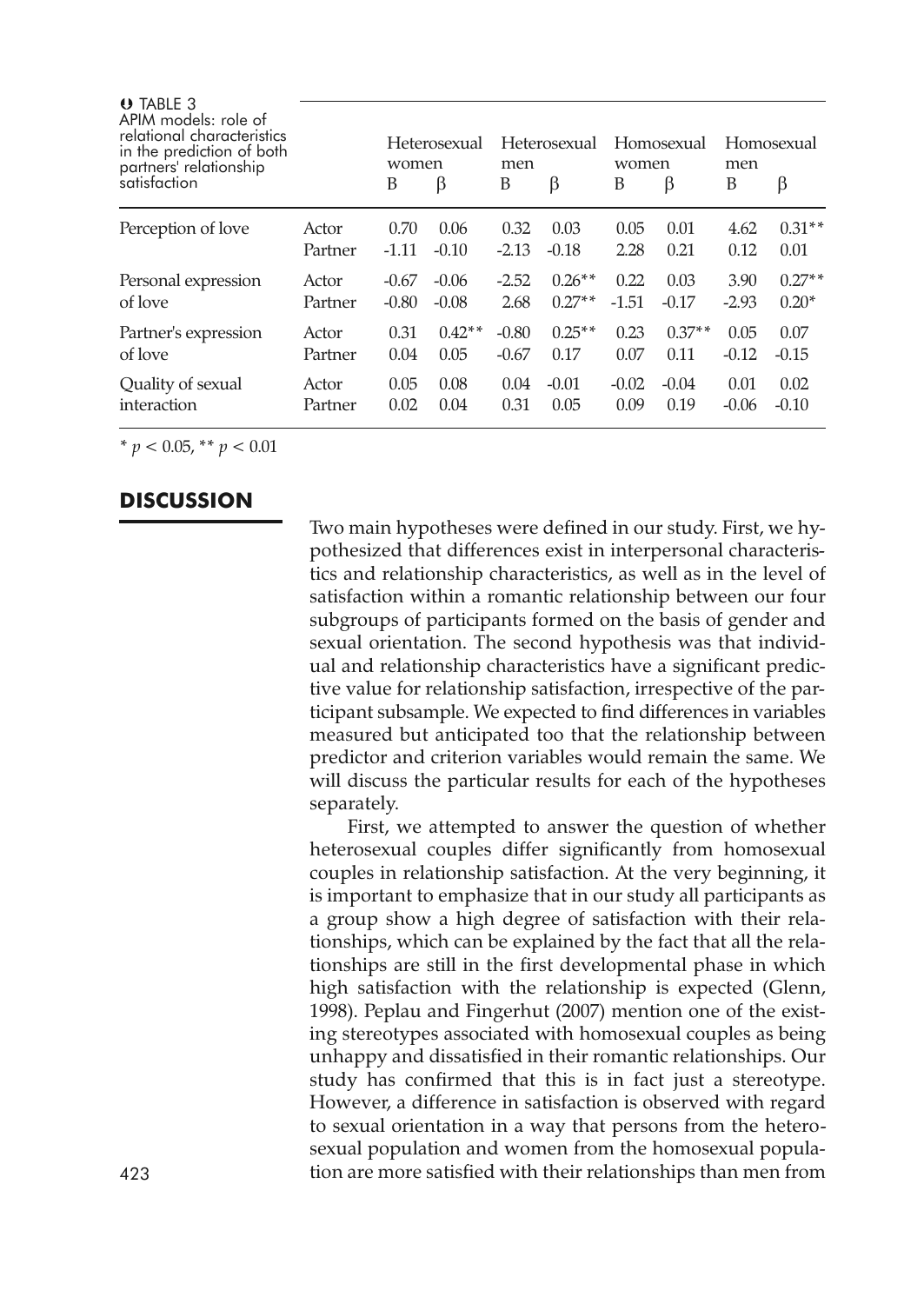BRKIĆ-JOVANOVIĆ, N. ET AL.: RELATIONSHIP...

the homosexual population. We postulated numerous reasons for this that begin with pronounced social marginalization (Hatzenbuehler & Pachankis, 2016; Lewis, Derlega, Griffin, & Krowinski, 2003; Peplau & Beals, 2004) and lack of support from the nuclear family (Kurdek, 2001; Soler, Caldwell, Córdova, Harper, & Bauermeister, 2018), and go all the way to the importance of gender roles with regard to satisfaction in a partner relationship (Huston, 2000; Matud, Bethencourt, & Ibáñez, 2014).

When intergroup differences are observed, the results show that heterosexual women are the least avoiding compared to all other groups. However, all groups have a very low score on this dimension. These results can be explained by gender roles which teach men to be more autonomous, to show less emotion, to be independent and assertive while they teach women to be close, intimate, and warm (Strickland, 2010).

Our study confirmed gender differences in attitudes toward gender roles which were obtained in previous studies (Brkić, Mihić, Karić, & Jerković, 2013) in a way that women are significantly more egalitarian in their attitudes toward gender roles than men. The findings of this study now further support this hypothesis by showing that egalitarianism in women is not influenced by sexual orientation.

The results of this study show no differences in femininity between the groups. This is important because it indicates that homosexual men are no more feminine than heterosexual men, but also speaks against homosexual women being less feminine than heterosexual women. Finding no differences in femininity, i.e. expressiveness, between groups is opposed to the existing stereotypes of homosexual persons, but it is also opposed to the attitude that heterosexual women, in accordance with gender roles, are more expressive than heterosexual men (Liben, Bigler, Ruble, Martin, & Powlishta, 2002). Regarding the dimension of masculinity, it can be seen that women and men of homosexual orientation are no different to women and men of heterosexual orientation. This finding disputes the stereotype of differences between homosexual and heterosexual persons. The only difference that was found was between men and women of heterosexual orientation, which points to the significance of gender roles in the socialization of heterosexual men (Strickland, 2010).

Numerous studies confirm gender differences in the expression of need for affect, and it is considered that processes of social learning can lead to these differences (Huić, 2012; Huić et al., 2010; Leone & Presaghi, 2007; Maio & Esses, 2001; Mihić & Huić, 2012). Our results confirm gender differences in experiencing emotions, but only between men of hetero-424 sexual orientation and women of homosexual orientation.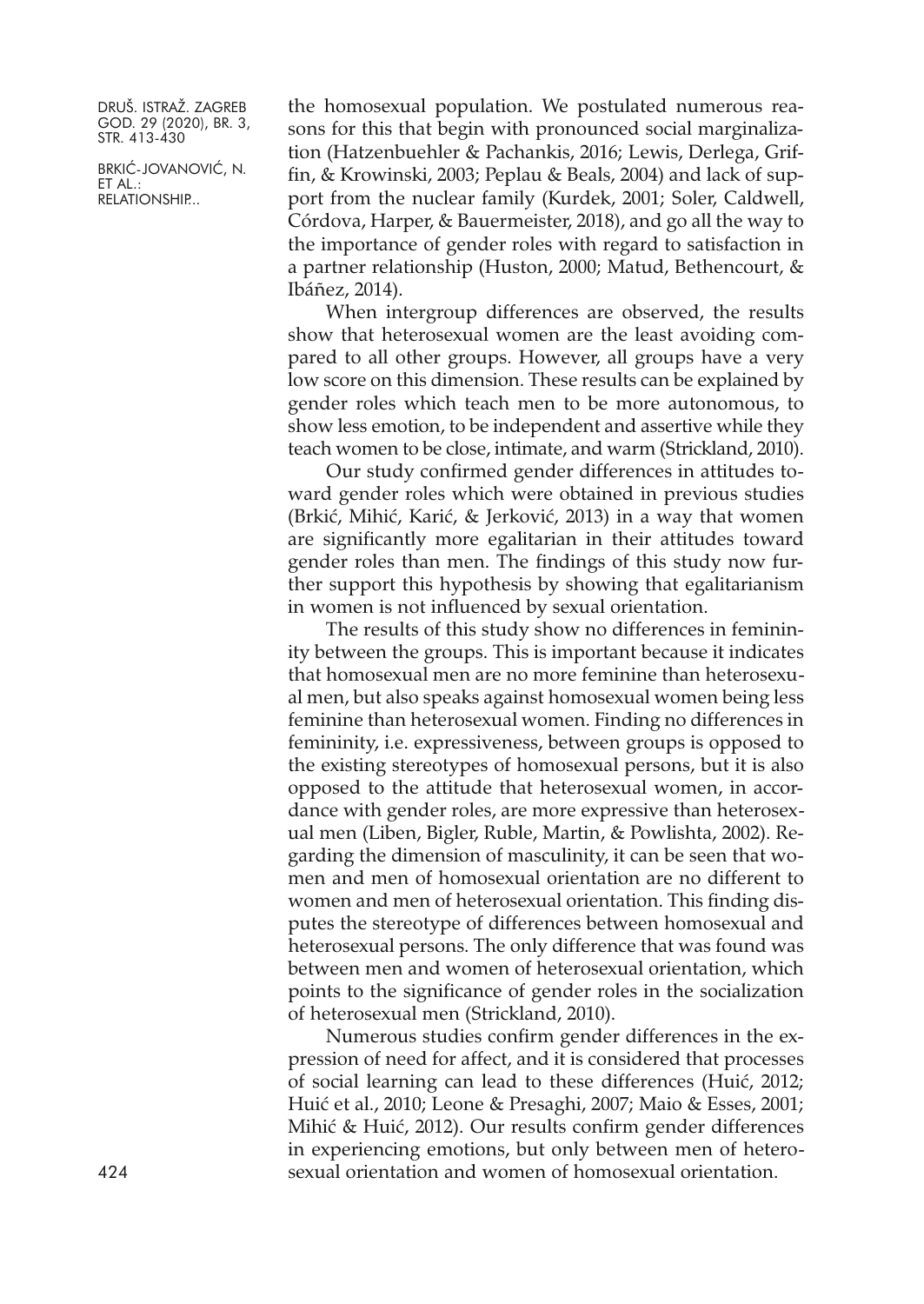BRKIĆ-JOVANOVIĆ, N. ET AL.: RELATIONSHIP...

Differences are observed in the perception of love and intimacy as well. Men and women of homosexual orientation have a lower perception of love in a relationship compared to men and women of heterosexual orientation. Another important finding of this study is that we found no significant differences in the assessment of sexual interaction quality. Also, the difference in the frequencies of love shown by a person and by the partner is nonexistent between the observed four groups of participants.

These results speak in favor of the existence of significant differences in most tested constructs with regard to gender and sexual orientation. The hypothesis that belonging to a particular subgroup defines certain individual characteristics and behaviors was thus confirmed.

When all individual characteristics are included in dyad- -level models of prediction of relationship satisfaction, they do not significantly predict satisfaction with the romantic relationship and neither actor, nor partner effects are registered, except when the need for affect is concerned. In women of heterosexual orientation, individual characteristics show no effect on satisfaction, while in other subgroups the need for affect shows actor and partner effects. The processes remain the same in all three groups of participants: with an increase in one's own, and in the partner's need for affect, there is an increase in relationship satisfaction.

Where relationship characteristics are concerned, a significant contribution to satisfaction with the romantic relationship is registered in all theoretically hypothesized predictors, except for the quality of sexual interaction. Predictors of relationship satisfaction differ with regard to gender and sexual orientation, although certain similarities have been observed.

Our study confirmed the importance of the way in which love is shown, in the sense of frequency, and for the satisfaction with a romantic relationship in men regardless of sexual orientation. Both actor and partner effects were observed. In persons of heterosexual orientation, as well as women of homosexual orientation, the actor effect is significant for relationship satisfaction in the perception of the extent to which a partner shows love. In homosexual men, the individual perception of love contributes to satisfaction within a romantic relationship.

These findings do not support the viewpoint that the functioning of romantic relationships and the relationship of variables within the tested model is constant irrespective of sexual orientation. Belonging to a subgroup that is formed based on sexual orientation seems to determine effect sizes between predictors and the criterion. These results confirm 425 the position taken by the author of the theoretical model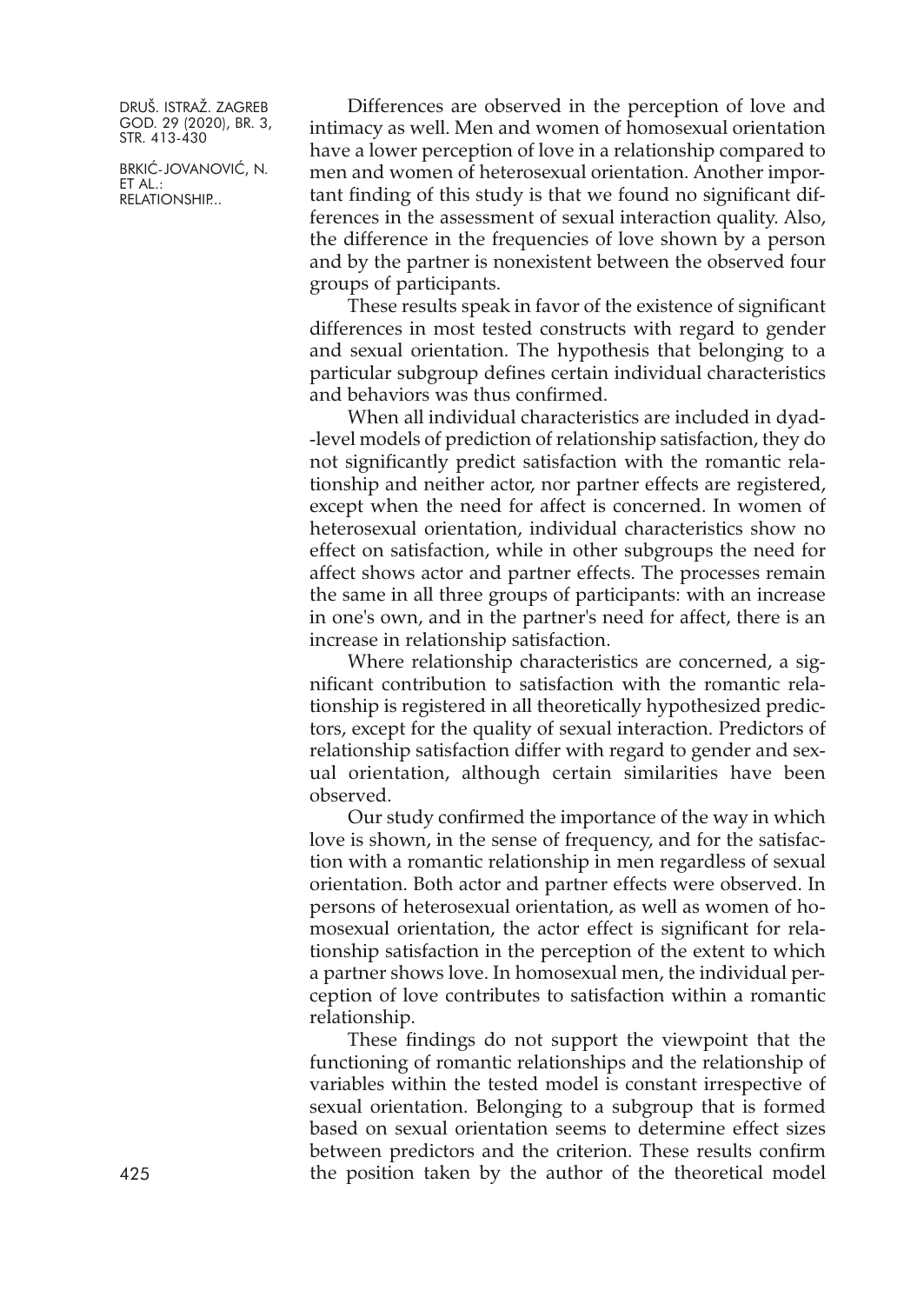BRKIĆ-JOVANOVIĆ, N. ET AL.: RELATIONSHIP...

which postulates the mutual effects of the three domains on each other. They also substantiate the claims that social context can change the intensity and way in which the remaining two domains influence relationship satisfaction.

This study has several significant limitations that need to be observed. First of all, relationship satisfaction was extremely high in most participants belonging to all three sample groups, which is an important finding to be considered when the results of this study are concerned. Also, participants were recruited with the help of non-government organizations dealing with LGBT issues. At least one of the partners had some sort of association with these organizations, which limits the generalizability of results to homosexual couples who are at least minimally incorporated in the existing support systems. Also, a number of potential participants did not consent to being part of this study (around 30%). Lastly, it is important to emphasize that in 70% of these cases, refusal was on both sides, while in 30% of couples who declined participation, only one of the partners did not wish to participate. This further limits the generalizability of the results.

# **REFERENCES**

Barringer, M. N., & Gay, D. A. (2017). Happily religious: The surprising sources of happiness among lesbian, gay, bisexual, and transgender adults. *Sociological Inquiry, 87*(1), 75–96. [https://doi.org/10.1111/](https://doi.org/10.1111/soin.12154) [soin.12154](https://doi.org/10.1111/soin.12154)

Bartolac, A., Kamenov, Ž., & Petrak, O. (2011). Rodne razlike u obiteljskim ulogama, zadovoljstvu i doživljaju pravednosti s obzirom na tradicionalnost stava (Gender differences in family roles, satisfaction and perception of fairness with regard to the traditionality of gender attitudes). *Revija za socijalnu politiku, 18*(2), 175–194. [https://doi.org/10.](https://doi.org/10.3935/rsp.v18i2.998) [3935/rsp.v18i2.998](https://doi.org/10.3935/rsp.v18i2.998)

Borneskog, C., Skoog Svanberg, A., Lampic, C., & Sydsjö, G. (2012). Relationship quality in lesbian and heterosexual couples undergoing treatment with assisted reproduction. *Human Reproduction, 27*(3), 779–786. <https://doi.org/10.1093/humrep/der472>

Braiker, H. B., & Kelley, H. H. (1979). Conflict in the development of close relationships. In R. Burgess & T. Huston (Eds.), *Social exchange in developing relationships* (pp. 135–168). New York: Academic Press. <https://doi.org/10.1016/B978-0-12-143550-9.50011-2>

Brennan, K. A., Clark, C. L., & Shaver, P. R. (1998). Self-report measurement of adult romantic attachment: An integrative overview. In J. A. Simpson & W. S. Rholes (Eds.), *Attachment theory and close relationships* (pp. 46–76). New York: The Guilford Press.

Brkić, N., Mihić, I., Karić, T., & Jerković, I. (2013). The ways of showing love, closeness and satisfaction in homosexual relationships: The importance of attachment. *Applied Psychology, 6*(4), 407–422. [https://doi.](https://doi.org/10.19090/pp.2013.4.407-422) 426 [org/10.19090/pp.2013.4.407-422](https://doi.org/10.19090/pp.2013.4.407-422)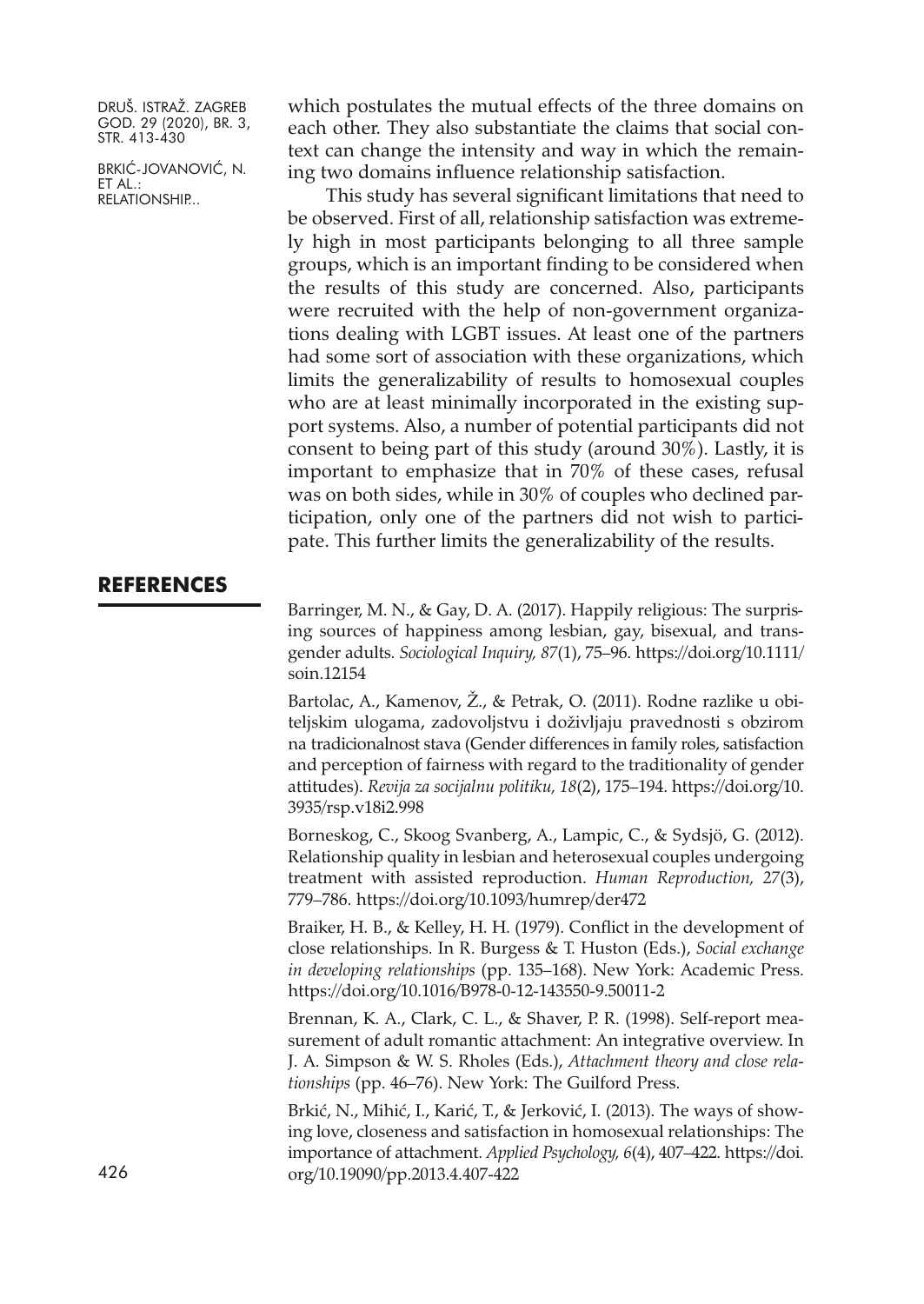BRKIĆ-JOVANOVIĆ, N. ET AL.: RELATIONSHIP...

Ciocca, G., Limoncin, E., Cellerino, A., Fisher, A. D., Gravina, G. L., Carosa, E., ... & Di Stasi, S. M. (2014). Gender identity rather than sexual orientation impacts on facial preferences. *The Journal of Sexual Medicine, 11*(10), 2500–2507. <https://doi.org/10.1111/jsm.12633>

Crawford, D. W., Houts, R. M., Huston, T. L., & George, L. J. (2002). Compatibility, leisure, and satisfaction in marital relationships. *Journal of Marriage and Family, 64*(2), 433–449. [https://doi.org/10.1111/](https://doi.org/10.1111/j.1741-3737.2002.00433.x) [j.1741-3737.2002.00433.x](https://doi.org/10.1111/j.1741-3737.2002.00433.x)

Fincham, F. D., & Cui, M. (Eds.) (2010). *Romantic relationships in emerging adulthood.* New York: Cambridge University Press. [https://doi.](https://doi.org/10.1017/CBO9780511761935) [org/10.1017/CBO9780511761935](https://doi.org/10.1017/CBO9780511761935)

Glenn, N. D. (1998). The course of marital success and failure in five American 10-year marriage cohorts. *Journal of Marriage and the Family, 60*(3), 569–576. <https://doi.org/10.2307/353529>

Haas, S. M., & Stafford, L. (1998). An initial examination of maintenance behaviors in gay and lesbian relationships. *Journal of Social and Personal Relationships, 15*(6), 846–855. [https://doi.org/10.1177/0265407](https://doi.org/10.1177/0265407598156008) [598156008](https://doi.org/10.1177/0265407598156008)

Halford, W. K. (2011). *Marriage and relationship education: What works and how to provide it.* New York: The Guilford Press.

Harkless, L. E., & Fowers, B. J. (2005). Similarities and differences in relational boundaries among heterosexuals, gay men, and lesbians. *Psychology of Women Quarterly, 29*(2), 167–176. [https://doi.org/10.](https://doi.org/10.1111/j.1471-6402.2005.00179.x) [1111/j.1471-6402.2005.00179.x](https://doi.org/10.1111/j.1471-6402.2005.00179.x)

Hatzenbuehler, M. L., & Pachankis, J. E. (2016). Stigma and minority stress as social determinants of health among lesbian, gay, bisexual, and transgender youth: Research evidence and clinical implications. *Pediatric Clinics, 63*(6), 985–997. <https://doi.org/10.1016/j.pcl.2016.07.003>

Hendrick, S. S., & Hendrick, C. (1997). Love and satisfaction. In R. J. Sternberg, & M. Hojjat (Eds.), *Satisfaction in closerelationships*(pp. 56–78). New York: The Guilford Press.

Hocking, E. C., Simons, R. M., Simons, J. S., & Freeman, H. (2018). Adult attachment and drinking context as predictors of alcohol problems and relationship satisfaction in college students. *The American Journal of Drug and Alcohol Abuse, 44*(3), 339–347. [https://doi.org/10.](https://doi.org/10.1080/00952990.2017.1344682) [1080/00952990.2017.1344682](https://doi.org/10.1080/00952990.2017.1344682)

Huić, A. (2012). Potreba za emocijama – doprinos valjanosti i efikasnijem mjerenju (Need for affect – validity and efficient measurement). *Psihologijske teme, 21*(2), 337–358.

Huić, A., Kamenov, Ž., Jugović, I., & Huston, T. (2010). Need for affect in romantic relationships. *Review of Psychology, 17*(2), 168.

Huston, T. L. (2000). The social ecology of marriage and other intimate unions. *Journal of Marriage and the Family, 62*(2), 298–320. [https://doi.](https://doi.org/10.1111/j.1741-3737.2000.00298.x) [org/10.1111/j.1741-3737.2000.00298.x](https://doi.org/10.1111/j.1741-3737.2000.00298.x)

Julien, D., Arellano, C., & Turgeon, L. (1997). Gender issues in heterosexual, gay and lesbian couples. In W. K. Halford & H. J. Markman (Eds.), *Clinical handbook of marriage and couples interventions* 427 (pp. 107–127). New York: Wiley.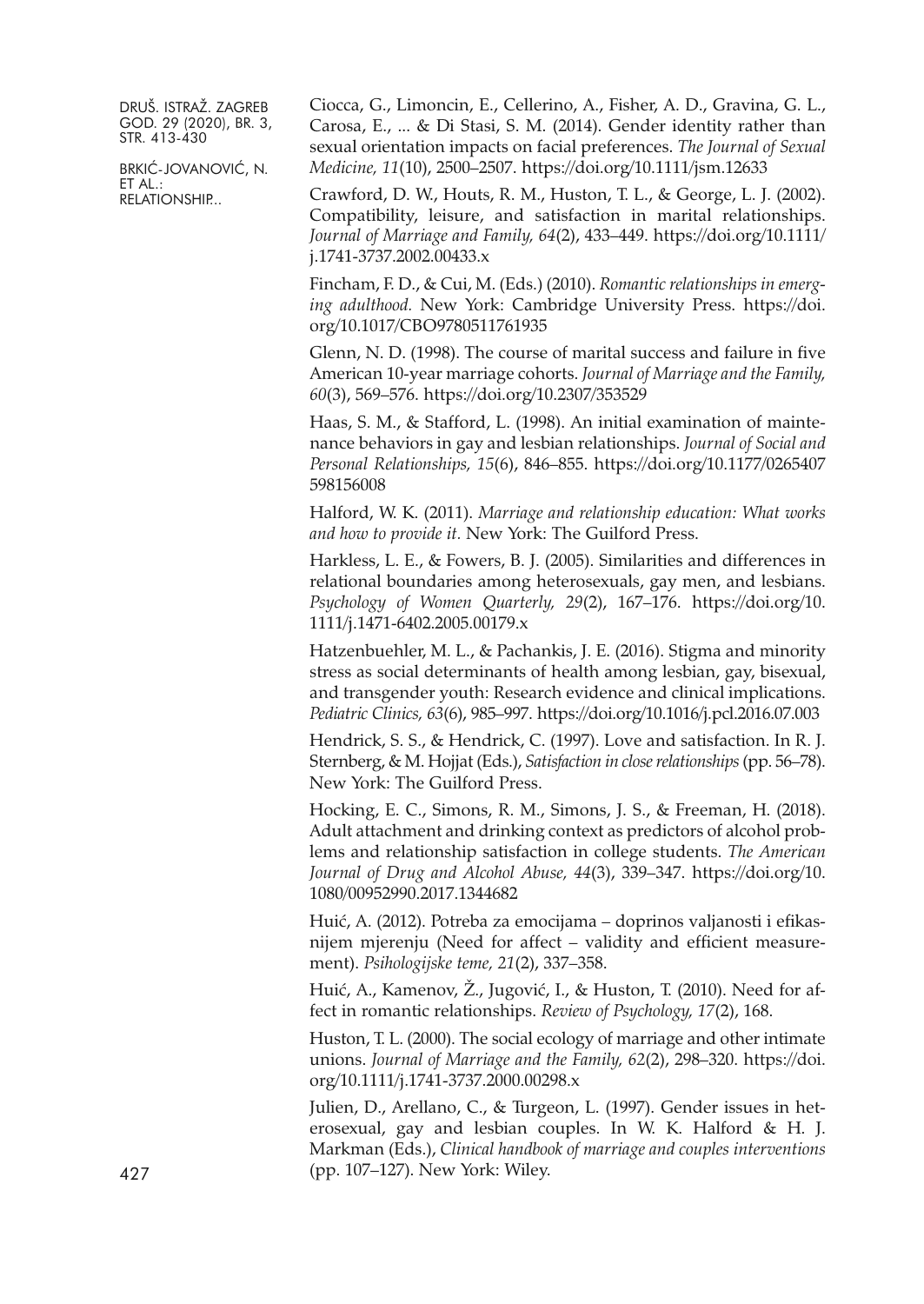BRKIĆ-JOVANOVIĆ, N. ET AL.: RELATIONSHIP...

Kamenov, Ž., & Jelić, M. (2003). Validacija instrumenta za mjerenje privrženosti u različitim vrstama bliskih odnosa: Modifikacija Brennanovog inventara iskustva u bliskim vezama (Validation of adult attachment measure in various types of close relationships: Modification of Brennan's Experiences in Close Relationship Inventory). *Suvremena psihologija, 6*(1), 73–91.

Kamenov, Ž., Jelić, M. i Jugović, I. (2009). *Skala stavova prema rodnim ulogama – ATGR* (*Attitudes towards Gender Roles Scale*). Unpublished work.

Kayser, K., & Rao, S. S. (2006). Process of disaffection in relationship breakdown. In M. A. Fine & J. H. Harvey (Eds.), *Handbook of divorce and relationship dissolution* (pp. 201–221). Mahwah, NJ: Lawrence Erlbaum Associates Publishers.

Kenny, D. A., Kashy, D. A., & Cook, W. L. (2006). *Dyadic data analysis.* New York: The Guilford Press.

Kurdek, L. A. (1998). Relationship outcomes and their predictors: Longitudinal evidence from heterosexual married, gay cohabiting, and lesbian cohabiting couples. *Journal of Marriage and the Family, 60*(3), 553–569. <https://doi.org/10.2307/353528>

Kurdek, L. A. (2001). Differences between heterosexual-nonparent couples and gay, lesbian, and heterosexual-parent couples. *Journal of Family Issues, 22*(6), 727–754. <https://doi.org/10.1177/019251301022006004>

Kurdek, L. A. (2004). Are gay and lesbian cohabiting couples really different from heterosexual married couples? *Journal of Marriage and Family, 66*(4), 880–900. <https://doi.org/10.1111/j.0022-2445.2004.00060.x>

Kurdek, L. A., & Schmitt, J. P. (1986a). Relationship quality of gay men in closed or open relationships. *Journal of Homosexuality, 12*(2), 85–99. [https://doi.org/10.1300/J082v12n02\\_06](https://doi.org/10.1300/J082v12n02_06)

Kurdek, L. A., & Schmitt, J. P. (1986b). Early development of relationship quality in heterosexual married, heterosexual cohabiting, gay and lesbian couples. *Developmental Psychology, 22*(3), 305–309. <https://doi.org/10.1037/0012-1649.22.3.305>

Leone, L., & Presaghi, F. (2007). Validity of the need for affect scales: Factorial structure, invariance and validity in the Italian context. *TPM – Testing, Psychometrics, Methodology in Applied Psychology, 14*(3-4), 117–134.

Lewis, R. J., Derlega, V. J., Griffin, J. L., & Krowinski, A. C. (2003). Stressors for gay men and lesbians: Life stress, gay-related stress, stigma consciousness, and depressive symptoms. *Journal of Social and Clinical Psychology, 22*(6), 716–729. [https://doi.org/10.1521/jscp.22.6.](https://doi.org/10.1521/jscp.22.6.716.22932) [716.22932](https://doi.org/10.1521/jscp.22.6.716.22932)

Liben, L. S., Bigler, R. S., Ruble, D. N., Martin, C. L., & Powlishta, K. K. (2002). The developmental course of gender differentiation: Conceptualizing, measuring, and evaluating constructs and pathways. *Monographs of the Society for Research in Child Development*, *67*(2), 1–183. <https://doi.org/10.1111/1540-5834.t01-1-00188>

Maio, G. R., & Esses, V. M. (2001). The need for affect: Individual differences in the motivation to approach and avoid emotions. *Journal of Personality, 69*(4), 583–614. <https://doi.org/10.1111/1467-6494.694156>

Malouff, J. M., Thorsteinsson, E. B., Schutte, N. S., Bhullar, N., & 428 Rooke, S. E. (2010). The Five-factor model of personality and rela-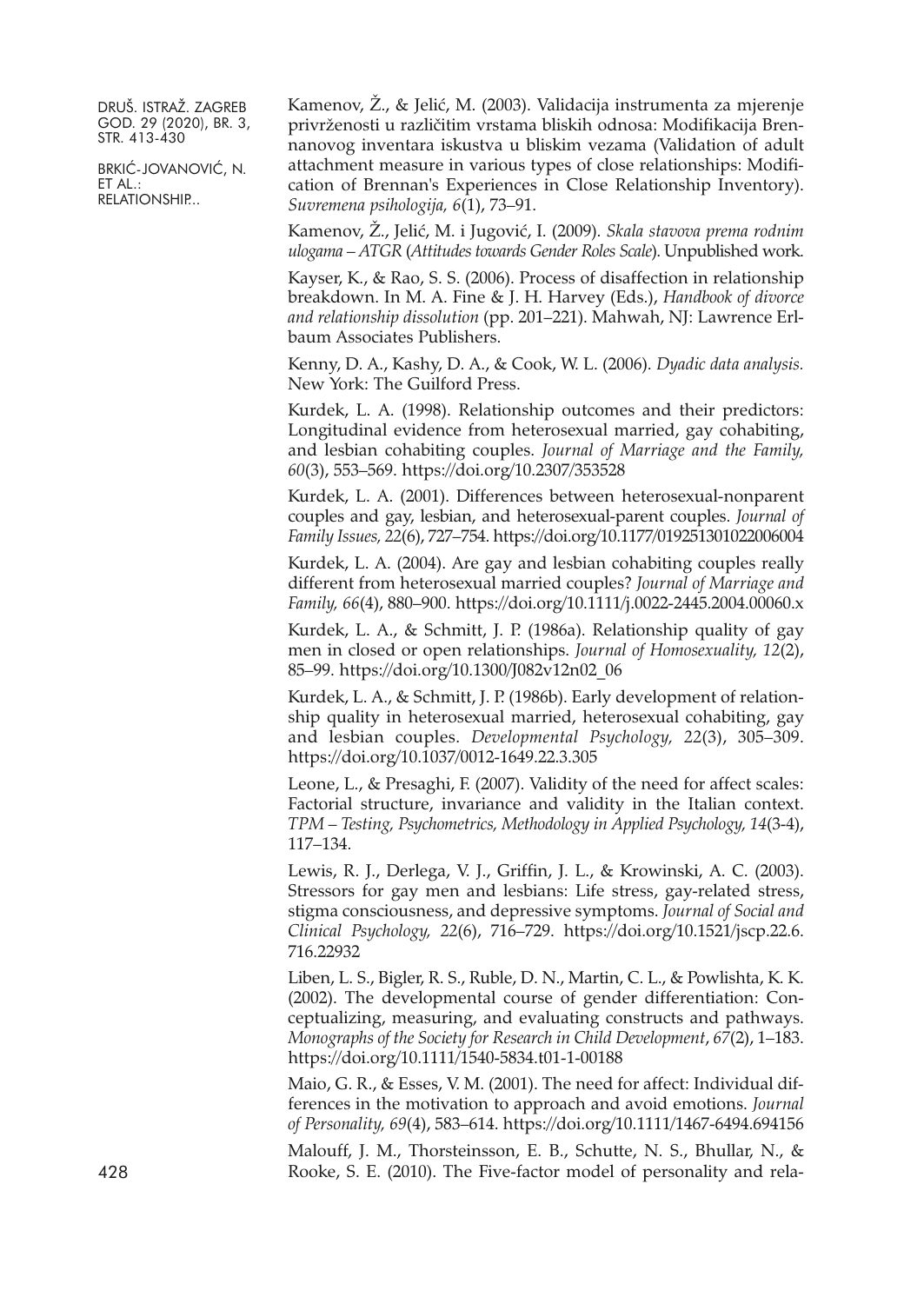BRKIĆ-JOVANOVIĆ, N. ET AL.: RELATIONSHIP...

tionship satisfaction of intimate partners: A meta-analysis. *Journal of Research in Personality, 44*(1), 124–127. [https://doi.org/10.1016/j.jrp.2009.](https://doi.org/10.1016/j.jrp.2009.09.004) [09.004](https://doi.org/10.1016/j.jrp.2009.09.004)

Mark, K. P., Garcia, J. R., & Fisher, H. E. (2015). Perceived emotional and sexual satisfaction across sexual relationship contexts: Gender and sexual orientation differences and similarities. *The Canadian Journal of Human Sexuality, 24*(2), 120–130. <https://doi.org/10.3138/cjhs.242-A8>

Markey, P., Markey, C., Nave, C., & August, K. (2014). Interpersonal problems and relationship quality: An examination of gay and lesbian romantic couples. *Journal of Research in Personality, 51,* 1–8. [https://](https://doi.org/10.1016/j.jrp.2014.04.001) [doi.org/10.1016/j.jrp.2014.04.001](https://doi.org/10.1016/j.jrp.2014.04.001)

Matud, M. P., Bethencourt, J. M., & Ibáñez, I. (2014). Relevance of gender roles in life satisfaction in adult people. *Personality and Individual Differences, 70,* 206–211. <https://doi.org/10.1016/j.paid.2014.06.046>

Mihić, I., & Huić, A. (2012). Uloga potrebe za emocijama u pokazivanju ljubavi muškaraca i žena (The role of need for affect in the ways men and women show love to each other). *Primenjena psihologija, 5*(3), 279–294. <https://doi.org/10.19090/pp.2012.3.279-294>

Muthén, L. K., & Muthén, B. O. (2015). *Mplus user's guide* (1998–2015). Muthén & Muthén: Los Angeles, CA.

Peplau, L. A., & Beals, K. P. (2004). Lesbians, gay men, and bisexuals in relationships. In J. Worell (Ed.), *Encyclopedia of women and gender* (pp. 657–666). San Diego, CA: Academic Press.

Peplau, L. A., & Fingerhut, A. W. (2007). The close relationships of lesbians and gay men. *Annual Review of Psychology, 58,* 405–424. [https://](https://doi.org/10.1146/annurev.psych.58.110405.085701) [doi.org/10.1146/annurev.psych.58.110405.085701](https://doi.org/10.1146/annurev.psych.58.110405.085701)

Sadikaj, G., Moskowitz, D. S., & Zuroff, D. C. (2015). Felt security in daily interactions as a mediator of the effect of attachment on relationship satisfaction. *European Journal of Personality, 29*(2), 187–200. <https://doi.org/10.1002/per.1988>

Schoenfeld, E. A., Loving, T. J., Pope, M. T., Huston, T. L., & Štulhofer, A. (2017). Does sex really matter? Examining the connections between spouses' nonsexual behaviors, sexual frequency, sexual satisfaction, and marital satisfaction. *Archives of Sexual Behavior, 46*(2), 489–501. <https://doi.org/10.1007/s10508-015-0672-4>

Soler, J. H., Caldwell, C. H., Córdova, D., Harper, G., & Bauermeister, J. A. (2018). Who counts as family? Family typologies, family support, and family undermining among young adult gay and bisexual men. *Sexuality Research and Social Policy, 15*(2), 123–138. [https://doi.](https://doi.org/10.1007/s13178-017-0288-7) [org/10.1007/s13178-017-0288-7](https://doi.org/10.1007/s13178-017-0288-7)

Spence, J. T., & Buckner, C. E. (2000). Instrumental and expressive traits, trait stereotypes, and sexist attitudes: What do they signify? *Psychology of Women Quarterly, 24*(1), 44–62. [https://doi.org/10.1111/](https://doi.org/10.1111/j.1471-6402.2000.tb01021.x) [j.1471-6402.2000.tb01021.x](https://doi.org/10.1111/j.1471-6402.2000.tb01021.x)

Spence, J. T., Helmreich, R. L., & Stapp, J. (1974). The Personal Attributes Questionnaire: A measure of sex role stereotypes and masculinity-femininity. *JSAS Catalog of Selected Documents in Psychology, 4*, 43. <https://doi.org/10.1037/t02466-000>

Stracuzzi, T. I., Mohr, J. J., & Fuertes, J. N. (2011). Gay and bisexual 429 male clients' perceptions of counseling: The role of perceived sexual